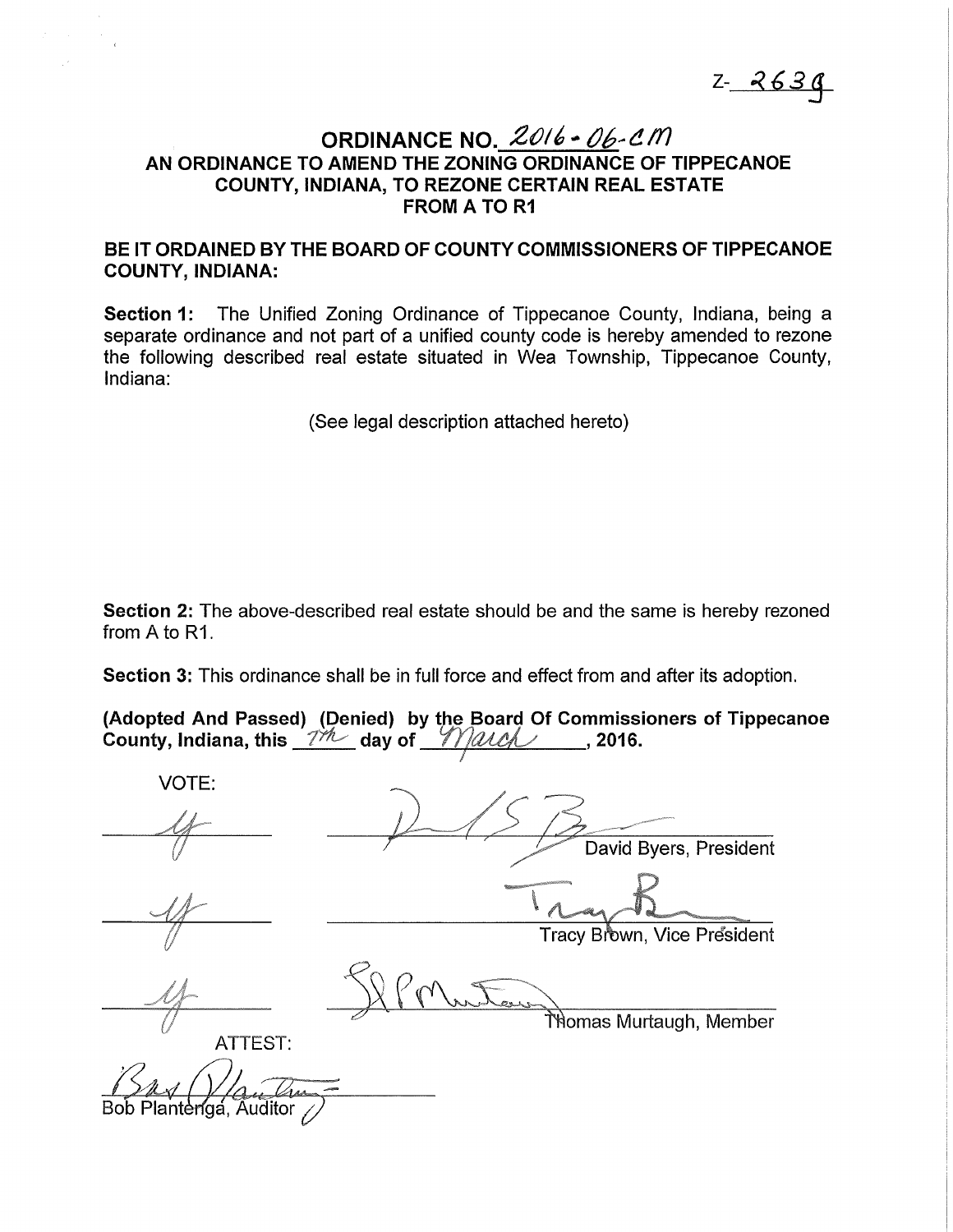The West half of the Southeast quarter of Section Fourteen (14), Township Twenty-two (22) North, Range Four (4) West, but EXCEPTING therefrom a tract described as beginning at the Northwest corner of said West half and running thence East seventeen and 3/10 (17.3) rods; thence south to the south line of said West half; thence west seventeen and 3/10 (17.3) rods to the southwest corner of said West half thence north to the place of beginning.

ALSO ten (10) acres off of the West side of the East half of the Southeast quarter of said Section Fourteen (14) Township Twenty-Two (22) North, Range Four (4) West.

AND EXCEPTING FROM THE ABOVE ALL OF THE FOLLOWING TRACTS OF REAL ESTATE:

Commencing at the Northeast corner of the Southeast Quarter of said section (14); thence on an assumed bearing of N90° 00' 00" W along the North line of said Southeast Quarter a distance of 2176.38 feet to the point of beginning of the following described parcel of land; thence continue N90° 00' 00" W along the North line of said Southeast Quarter a distance of 184.55 feet; thence S 00° 53' 19" E a distance of 725.00 feet thence N90° 00' 00" E a distance of 184.55 feet; thence N00° 53' 19" W a distance of 725.00 feet to the point of beginning. All situate, lying and being in Wea Township, Tippecanoe County, Indiana, containing 3.07 acres.

Containing in all, with said exceptions, 69.23 acres more or less, and located in Wea Township, Tippecanoe County, Indiana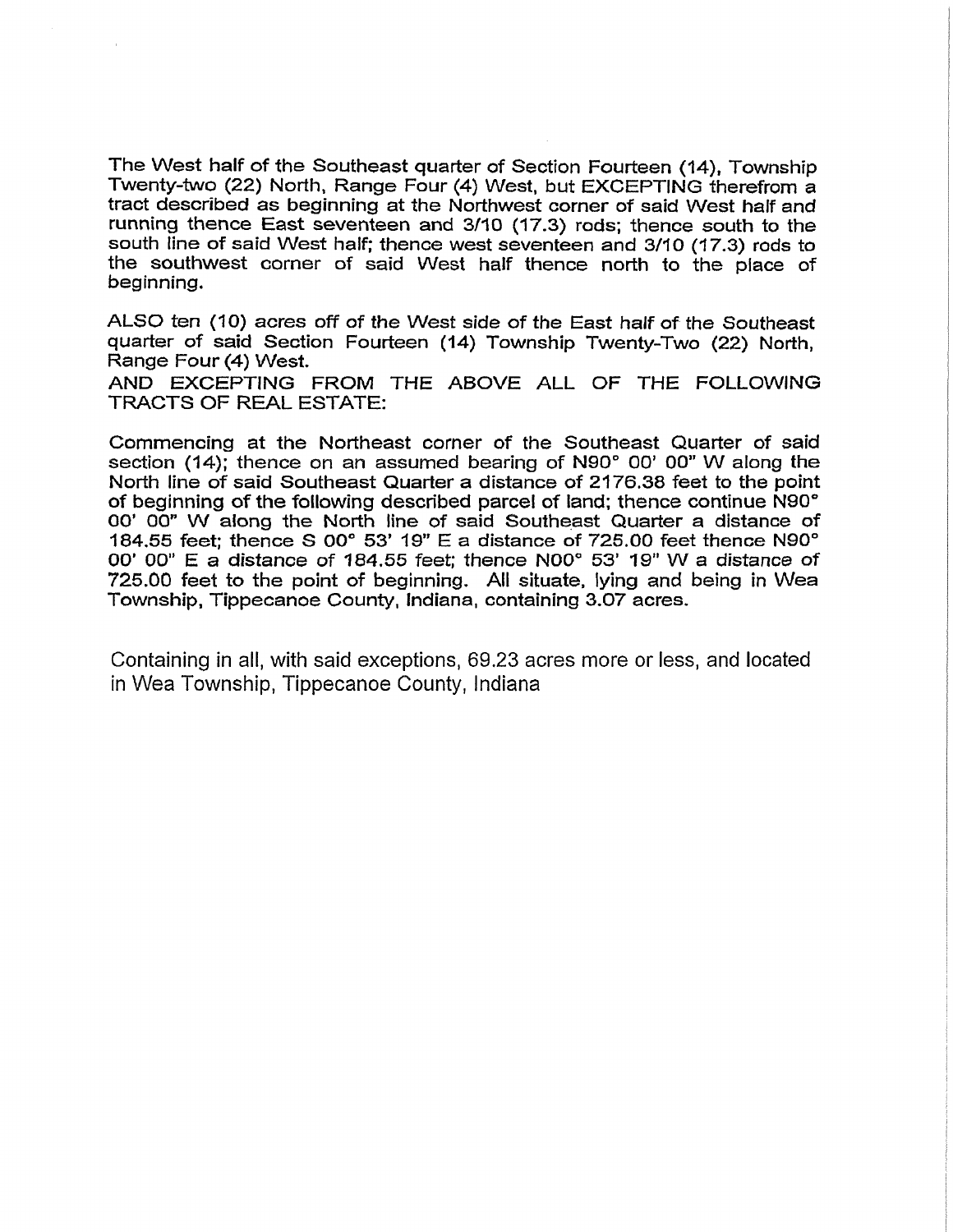THE *ea Plan e-ommiJJion* 

TIPPECANOE COUNTY

20 NORTH 3RD STREET LAFAYETTE, INDIANA 47901-1209

(765) 423-9242 (765) 423-9154 [FAX] www.tippecanoe.in.gov/apc

SALLIE DELL FAHEY EXECUTIVE DIRECTOR

February 18, 2016 Ref. No.: 16-034

Tippecanoe County Commissioners 20 North 3<sup>rd</sup> Street Lafayette, IN 47901

#### **CERTIFICATION**

RE: **Z-2639--ROBERT J. LAHRMAN (A to R1** ):

Petitioner is requesting rezoning of 69.9 acres for a proposed 161 lot single-family subdivision, located between CR 450 S and CR 500 S, just south of Roberts Ridge Subdivision, in Wea 14 (SE) 22-4.

Dear Commissioners:

As Secretary to the Area Plan Commission of Tippecanoe County, I do hereby certify that at a public hearing held on February 17, 2016 the Area Plan Commission of Tippecanoe County voted 14 yes - 0 no on the motion to rezone the subject real estate from A to R1. Therefore, the Area Plan Commission of Tippecanoe County recommends to the Tippecanoe County Commissioners that the proposed rezoning ordinance be APPROVED for the property described in the attachment.

Public Notice has been given that this petition will be heard before the Tippecanoe County Commissioners at their March 7, 2016 regular meeting. Petitioner or his representative must appear to present their case.

Sincerely. anie Dell Fody

Sallie Dell Fahey Executive Director

SDF/lmu

Enclosures: Staff Report & Ordinances

cc: Robert Lahrman William & Carolyn Price Trust Daniel Teder Mike Wolf, Tippecanoe County Building Commissioners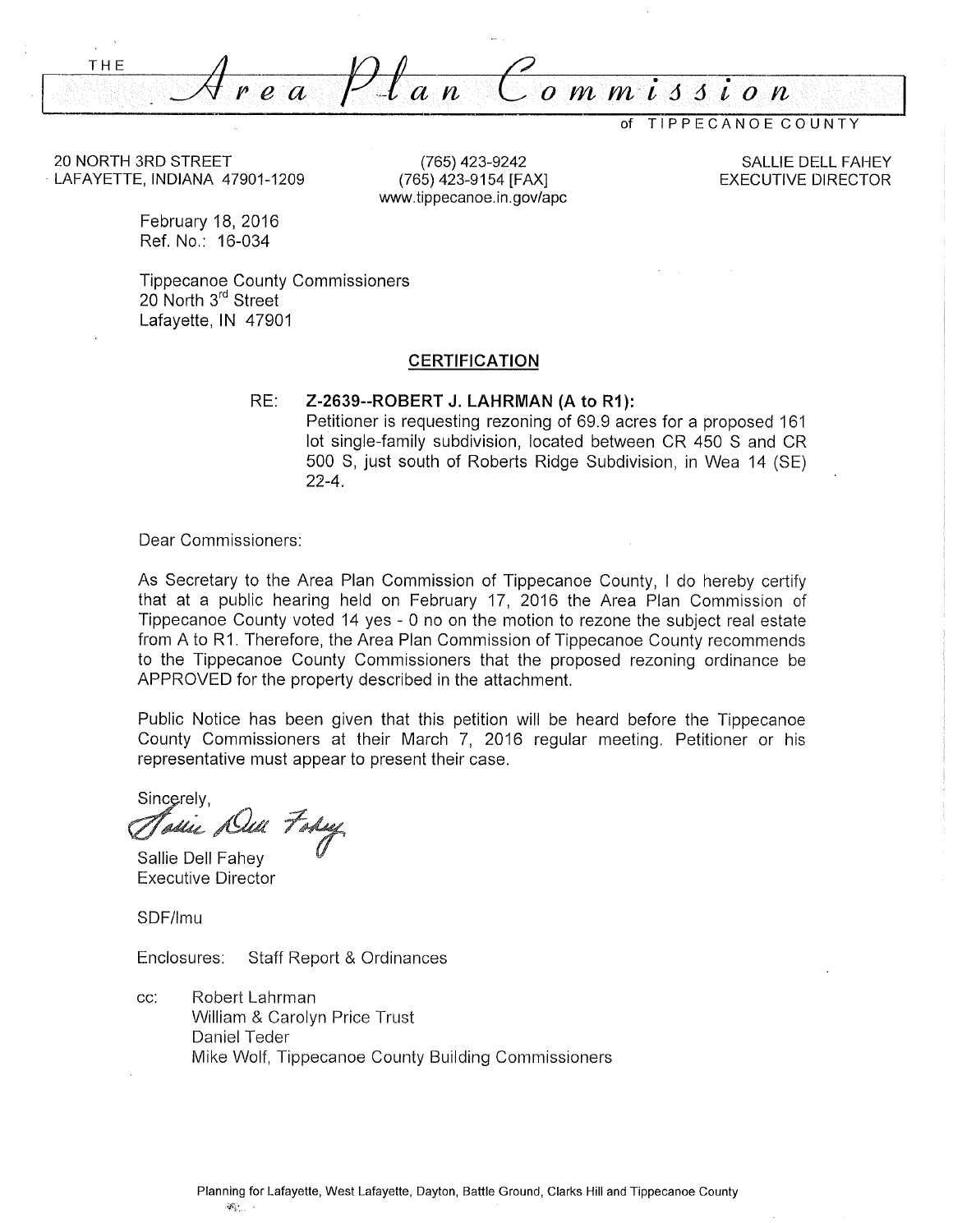Z-2639 ROBERT J. LAHRMAN (A to R1)

STAFF REPORT February 11, 2016

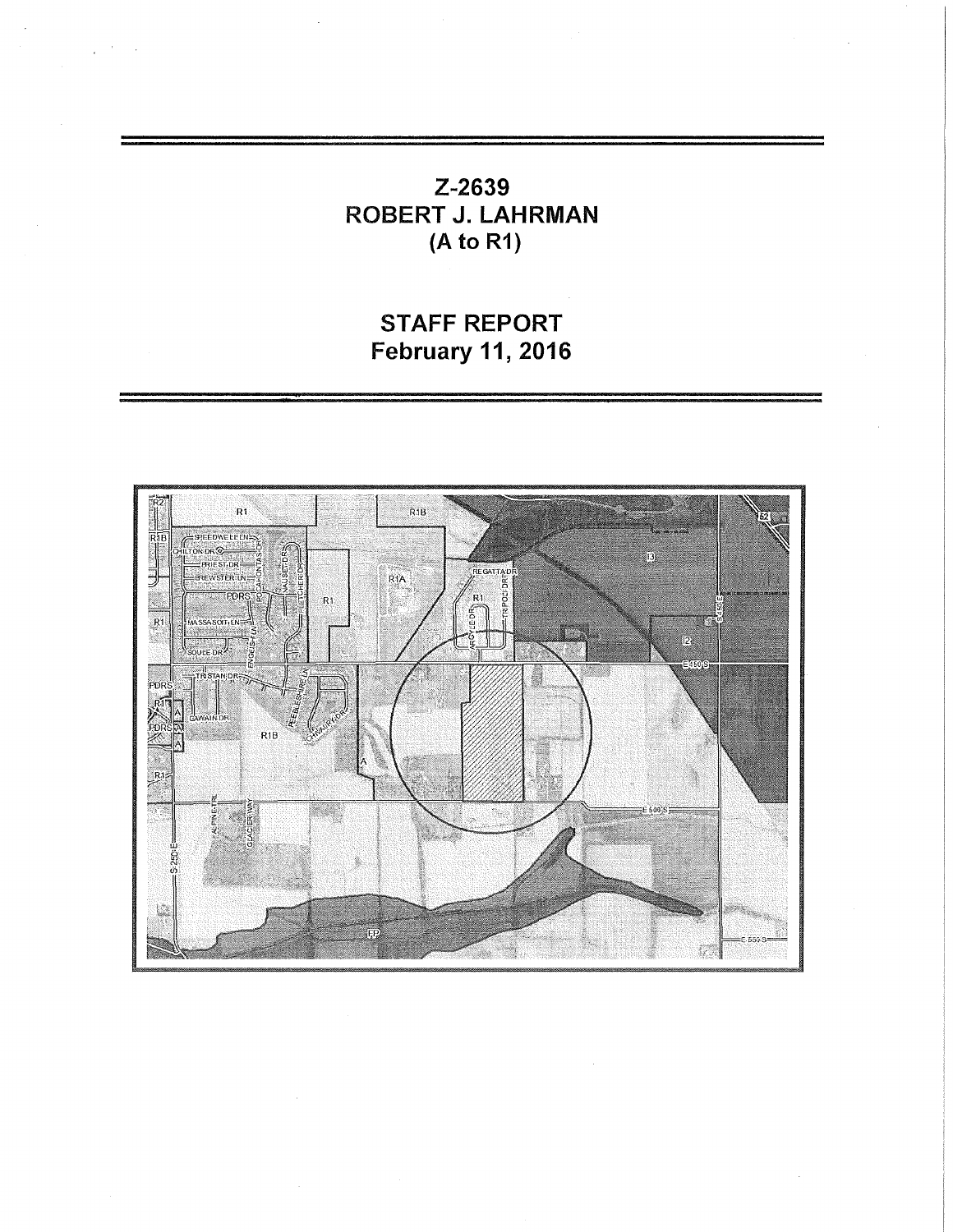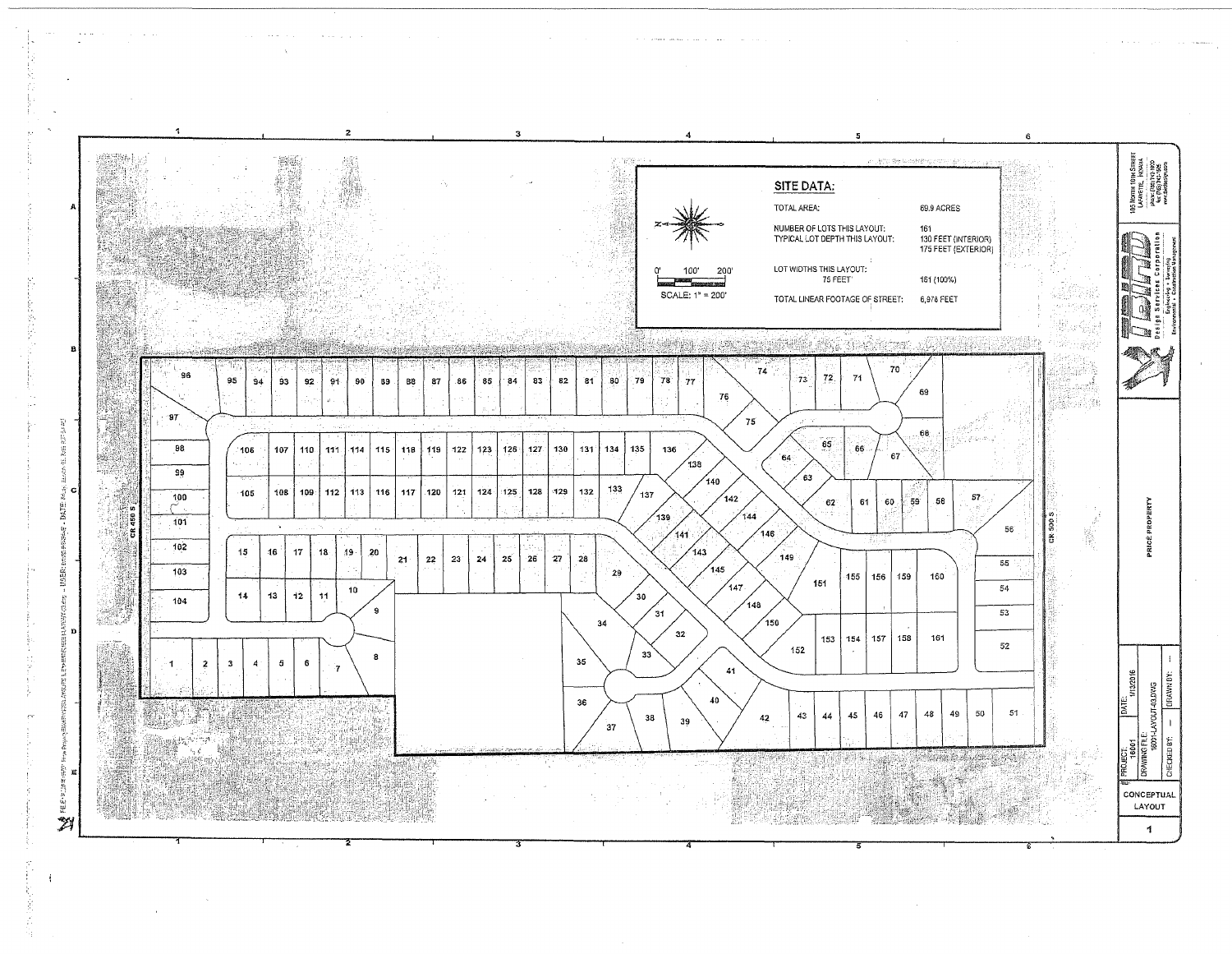**Z-2639 ROBERT J. LAHRMAN ATOR1** 

> **Staff Report February 11, 2016**

### **REQUEST MADE, PROPOSED USE, LOCATION:**

Petitioner is requesting rezoning of 69.9 acres for a proposed 161 lot single-family subdivision, located between CR 450 S and CR 500 S, just south of Roberts Ridge Subdivision, in Wea 14 (SE) 22-4.

## **ZONING HISTORY AND AREA ZONING PATTERNS:**

The site has been zoned A (Agricultural) since the adoption of zoning in 1965, as have the adjoining properties to the east, south and west. Due north, across CR 450 S, is a 60 acre single-family subdivision (Roberts Ridge) that was rezoned from 13 to R1 in two cases, one in 2007 (Z-2344) and one in 2011 (Z-2462). To the northeast is a large area of 13 (Industrial) zoning that is a remnant of the Greater Lafayette Progress-sponsored industrial rezone that changed the zoning of 1400 acres southeast of Lafayette in 1997  $(Z-1715)$ . To the northwest are more R1 properties, as well as R1A and R1B zoned tracts. Farther west are large areas of PDRS and R1B zoning. These residential zones to the west are a result of several petitions, starting in 2000, that are now built-out single-family developments.

#### **AREA LAND USE PATTERNS:**

The nearly 70 acres in this request are currently open and in agricultural production, as are most of the surrounding properties. To the west, a few large single-family lots line the south side of CR 450 S and the north side of CR 500 S. To the north is the Roberts Ridge Subdivision, under development since 2011 by the petitioner of this rezone, with the final phase (46 lots) yet to be platted. To the northwest is a church, and farther northwest is the Woodland Elementary School. The school and church sit on part of the land that was planned for the abandoned Kirkpatrick Farms Subdivision. To the west, about 3/4 mile down the road, are the Benjamin Crossing, Avalon Bluff and Hunters Crest subdivisions.

#### TRAFFIC AND TRANSPORTATION:

Both CR 450 S and CR 500 S are classified by the Thoroughfare Plan as rural local roads. The conceptual layout filed with this rezone shows 161 lots to be served by five new streets with two entrances, one on each existing county road.

### ENVIRONMENTAL AND UTILITY CONSIDERATIONS:

Both Lafayette sanitary sewer and water are available to this site. The one comment staff received concerning the sanitary sewer was that the city would not allow a lift

 $\ddot{\mathbf{1}}$